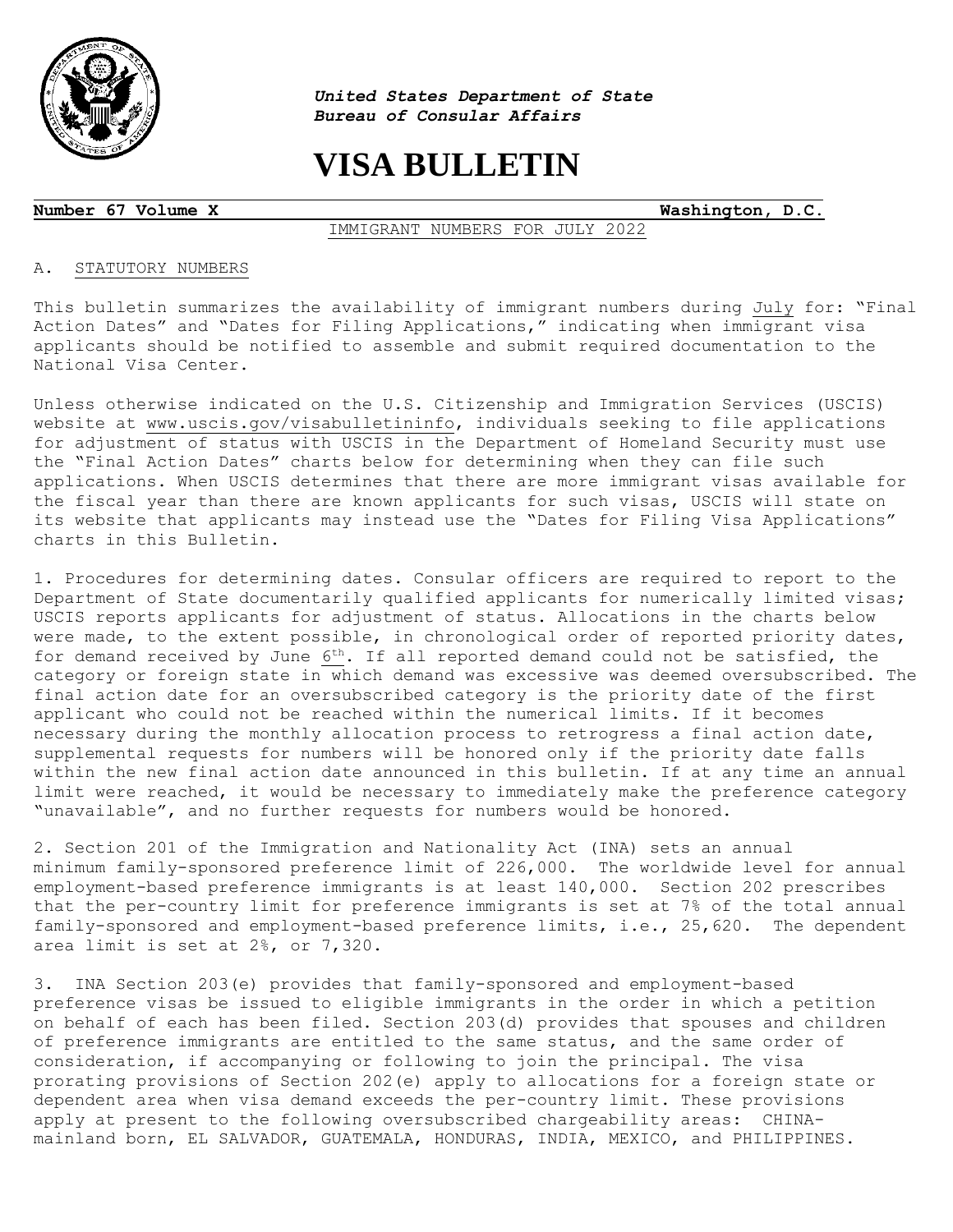4. Section 203(a) of the INA prescribes preference classes for allotment of Familysponsored immigrant visas as follows:

#### **FAMILY-SPONSORED PREFERENCES**

**First:** (**F1**) Unmarried Sons and Daughters of U.S. Citizens: 23,400 plus any numbers not required for fourth preference.

**Second:** Spouses and Children, and Unmarried Sons and Daughters of Permanent Residents: 114,200, plus the number (if any) by which the worldwide family preference level exceeds 226,000, plus any unused first preference numbers:

A. (**F2A**) Spouses and Children of Permanent Residents: 77% of the overall second preference limitation, of which 75% are exempt from the per-country limit.

B. (**F2B**) Unmarried Sons and Daughters (21 years of age or older) of Permanent Residents: 23% of the overall second preference limitation.

**Third:** (**F3**) Married Sons and Daughters of U.S. Citizens: 23,400, plus any numbers not required by first and second preferences.

**Fourth:** (**F4**) Brothers and Sisters of Adult U.S. Citizens: 65,000, plus any numbers not required by first three preferences.

# **A. FINAL ACTION DATES FOR FAMILY-SPONSORED PREFERENCE CASES**

On the chart below, the listing of a date for any class indicates that the class is oversubscribed (see paragraph 1); "C" means current, i.e., numbers are authorized for issuance to all qualified applicants; and "U" means unauthorized, i.e., numbers are not authorized for issuance. (NOTE: Numbers are authorized for issuance only for applicants whose priority date is **earlier** than the final action date listed below.)

| Family-<br>Sponsored | All Charge-<br>ability Areas<br>Except Those<br>Listed | CHINA-<br>mainland<br>born | INDIA      | MEXICO  | PHILIPPINES |
|----------------------|--------------------------------------------------------|----------------------------|------------|---------|-------------|
| F1                   | $01$ DEC14                                             | 01DEC14                    | $01$ DEC14 | 15MAR00 | 01MAR12     |
| F2A                  | С                                                      | C                          | C          | C       | C           |
| F2B                  | <b>22SEP15</b>                                         | 22SEP15                    | 22SEP15    | 01APR01 | 220CT11     |
| F3                   | 22NOV08                                                | 22NOV08                    | 22NOV08    | 150CT97 | 08JUN02     |
| F4                   | 22MAR07                                                | 22MAR07                    | 15SEP05    | 01JUN00 | 22AUG02     |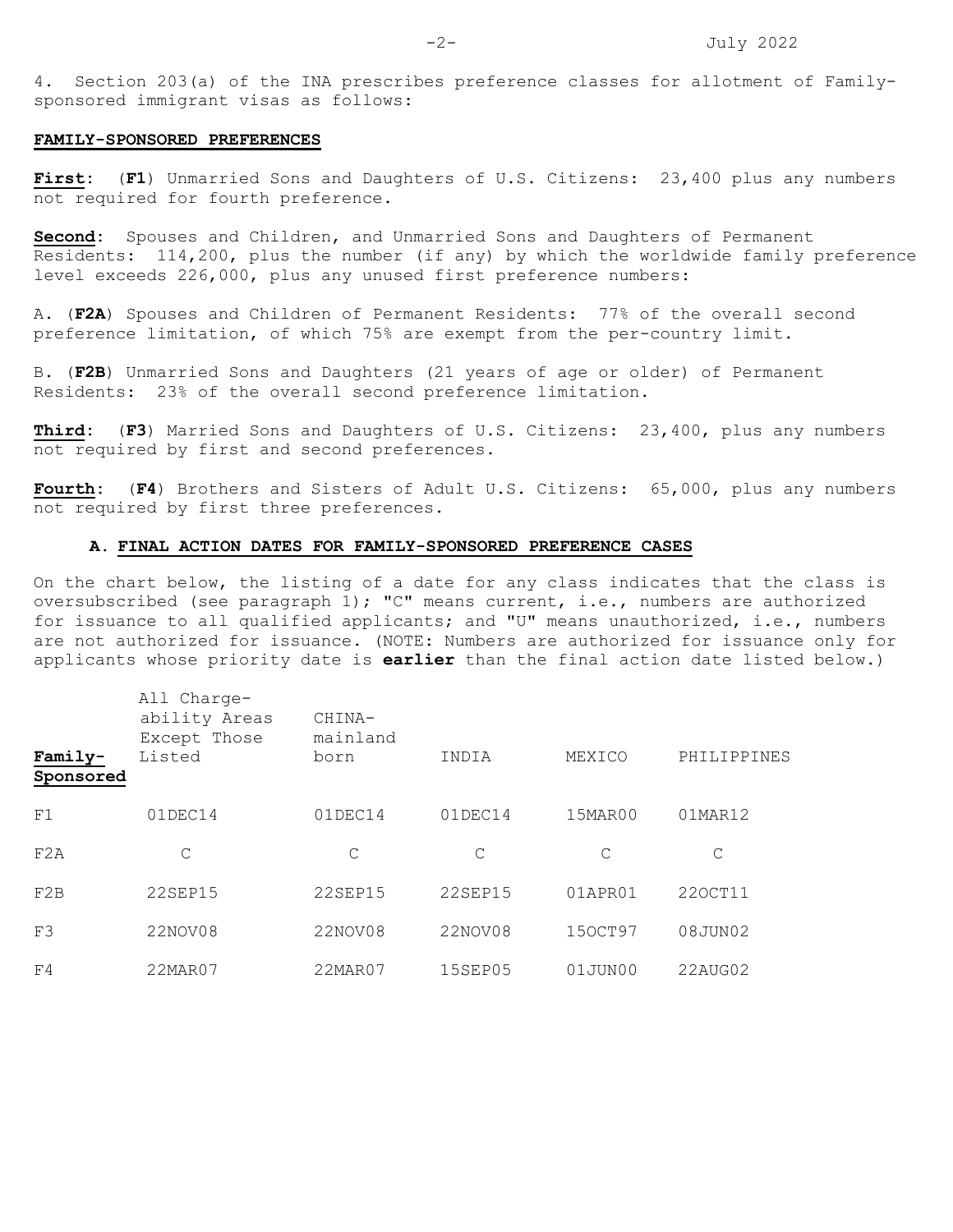# **B. DATES FOR FILING FAMILY-SPONSORED VISA APPLICATIONS**

The chart below reflects dates for filing visa applications within a timeframe justifying immediate action in the application process. Applicants for immigrant visas who have a priority date earlier than the application date in the chart below may assemble and submit required documents to the Department of State's National Visa Center, following receipt of notification from the National Visa Center containing detailed instructions. The application date for an oversubscribed category is the priority date of the first applicant who cannot submit documentation to the National Visa Center for an immigrant visa. If a category is designated "current," all applicants in the relevant category may file applications, regardless of priority date.

The "C" listing indicates that the category is current, and that applications may be filed regardless of the applicant's priority date. The listing of a date for any category indicates that only applicants with a priority date which is **earlier** than the listed date may file their application.

Visit [www.uscis.gov/visabulletininfo](http://www.uscis.gov/visabulletininfo) for information on whether USCIS has determined that this chart can be used (in lieu of the chart in paragraph 4.A.) this month for filing applications for adjustment of status with USCIS.

| <b>Family-</b><br>Sponsored | <b>All Chargeability</b><br><b>Areas Except</b><br><b>Those Listed</b> | <b>CHINA-</b><br>mainland<br>born | <b>INDIA</b> | <b>MEXICO</b>  | <b>PHILIPPINES</b> |
|-----------------------------|------------------------------------------------------------------------|-----------------------------------|--------------|----------------|--------------------|
| F1                          | 01JUL16                                                                | $ 01$ JUL16                       | $01$ JUL16   | $ 01$ DEC $01$ | 22APR15            |
| F2A                         | ⌒                                                                      |                                   | $\mathsf{C}$ | C              | C                  |
| F2B                         | 01OCT16                                                                | 010CT16                           | 01OCT16      | 08AUG01        | 010CT13            |
| F <sub>3</sub>              | 01OCT09                                                                | 01OCT09                           | 01OCT09      | 15APR01        | 08NOV03            |
| F4                          | 08NOV07                                                                | 08NOV07                           | 22FEB06      | 15MAR01        | 22APR04            |

5. Section 203(b) of the INA prescribes preference classes for allotment of Employment-based immigrant visas as follows:

#### **EMPLOYMENT-BASED PREFERENCES**

**First:** Priority Workers: 28.6% of the worldwide employment-based preference level, plus any numbers not required for fourth and fifth preferences.

**Second:** Members of the Professions Holding Advanced Degrees or Persons of Exceptional Ability: 28.6% of the worldwide employment-based preference level, plus any numbers not required by first preference.

**Third:** Skilled Workers, Professionals, and Other Workers: 28.6% of the worldwide level, plus any numbers not required by first and second preferences, of which not more than 10,000 may be provided to "\*Other Workers".

**Fourth:** Certain Special Immigrants: 7.1% of the worldwide level.

**Fifth:** Employment Creation: 7.1% of the worldwide level, of which 32% are reserved as follows: 20% reserved for qualified immigrants who invest in a rural area; 10% reserved for qualified immigrants who invest in a high unemployment area; and 2% reserved for qualified immigrants who invest in infrastructure projects. The remaining 68% are unreserved and are allotted for all other qualified immigrants.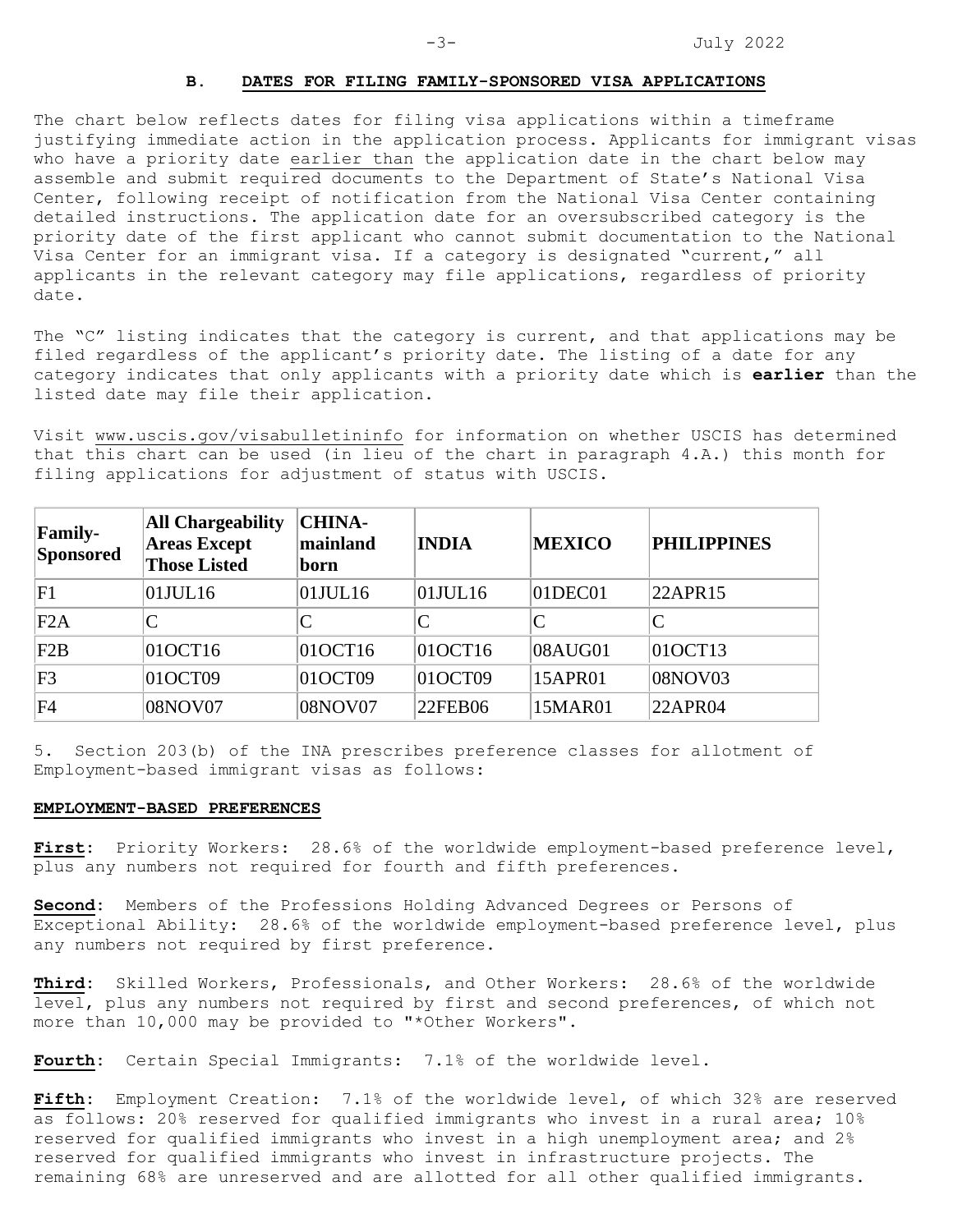-4- July 2022

# **A. FINAL ACTION DATES FOR EMPLOYMENT-BASED PREFERENCE CASES**

On the chart below, the listing of a date for any class indicates that the class is oversubscribed (see paragraph 1); "C" means current, i.e., numbers are authorized for issuance to all qualified applicants; and "U" means unauthorized, i.e., numbers are not authorized for issuance. (NOTE: Numbers are authorized for issuance only for applicants whose priority date is **earlier** than the final action date listed below.)

|                                            | All Charge-<br>ability Areas<br>Except Those<br>Listed | CHINA-<br>mainland | EL SALVADOR<br><b>GUATEMALA</b> |              |             |             |
|--------------------------------------------|--------------------------------------------------------|--------------------|---------------------------------|--------------|-------------|-------------|
| Employment-<br><b>Based</b>                |                                                        | born               | HONDURAS                        | INDIA        | MEXICO      | PHILIPPINES |
| 1st                                        | $\mathsf C$                                            | $\mathsf C$        | $\mathsf C$                     | $\mathsf C$  | $\mathsf C$ | $\mathsf C$ |
| 2nd                                        | $\mathsf C$                                            | 01APR19            | $\mathsf C$                     | 01DEC14      | $\mathsf C$ | $\mathsf C$ |
| 3rd                                        | $\mathsf C$                                            | 22MAR18            | $\mathsf C$                     | 15JAN12      | $\mathsf C$ | $\mathsf C$ |
| Other<br>Workers                           | 08MAY19                                                | 01JUN12            | 08MAY19                         | 15JAN12      | 08MAY19     | 08MAY19     |
| 4th                                        | $\mathsf C$                                            | $\mathsf C$        | 08NOV17                         | $\mathsf{C}$ | 01APR20     | $\mathsf C$ |
| Certain<br>Religious<br>Workers            | $\mathsf{C}$                                           | $\mathsf C$        | 08NOV17                         | $\mathsf C$  | 01APR20     | $\mathsf C$ |
| 5th<br>Unreserved                          | $\mathsf C$<br>(including C5, T5, I5, R5)              | 22NOV15            | $\mathsf{C}$                    | $\mathsf C$  | $\mathsf C$ | $\mathsf C$ |
| 5th<br>Set Asides:                         |                                                        |                    |                                 |              |             |             |
| Rural (20%)                                | $\mathsf C$                                            | $\mathsf C$        | $\mathsf C$                     | $\mathsf C$  | $\mathsf C$ | $\mathsf C$ |
| High<br>Unemployment<br>(10 <sup>°</sup> ) | $\mathsf C$                                            | $\mathsf C$        | $\mathsf C$                     | $\mathsf C$  | $\mathsf C$ | $\mathsf C$ |
| Infra-<br>structure<br>(2 <sup>°</sup> )   | $\mathsf C$                                            | $\mathsf C$        | $\mathsf C$                     | $\mathsf C$  | $\mathsf C$ | $\mathsf C$ |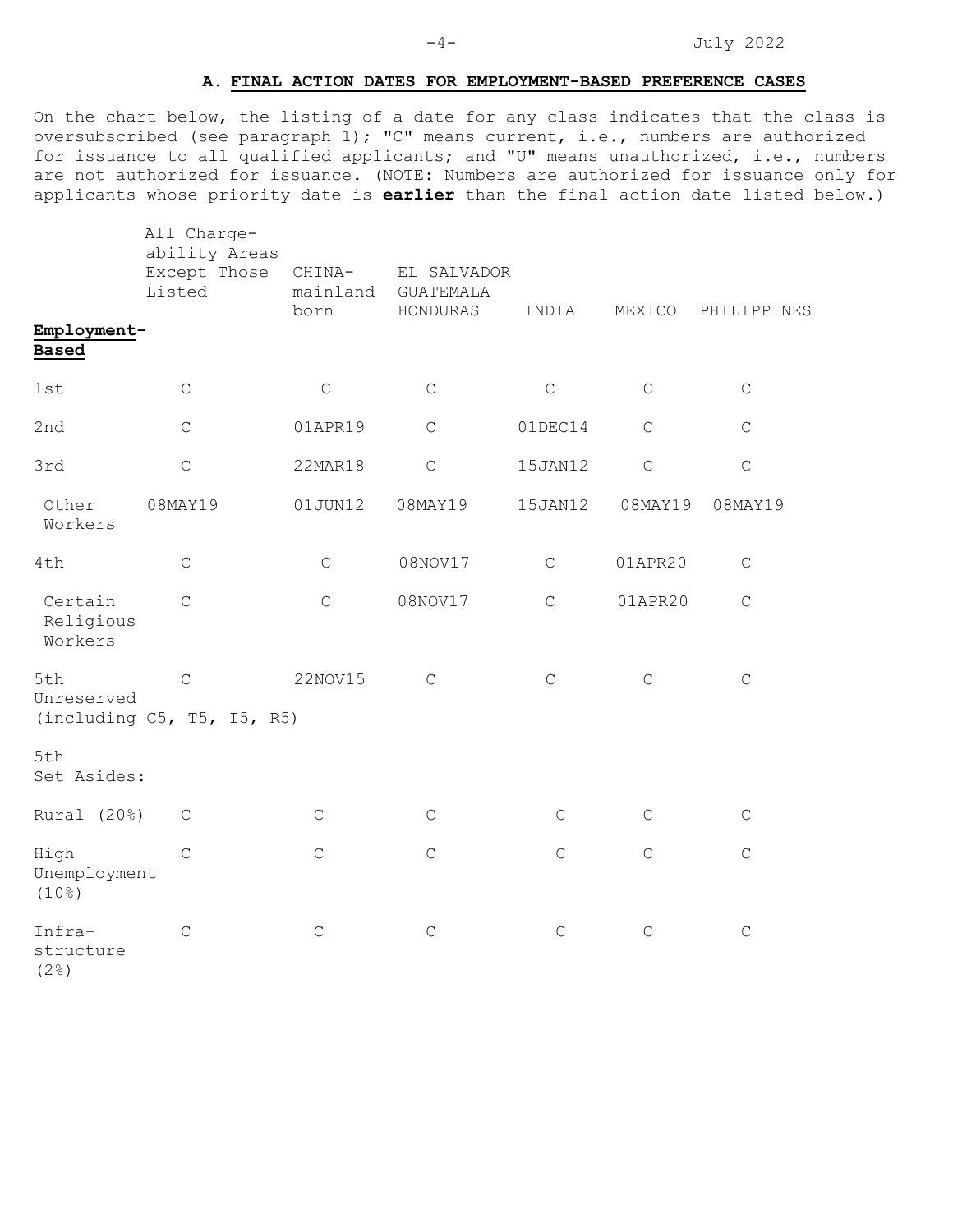\*Employment Third Preference Other Workers Category: Section 203(e) of the Nicaraguan and Central American Relief Act (NACARA) passed by Congress in November 1997, as amended by Section 1(e) of Pub. L. 105−139, provides that once the Employment Third Preference Other Worker (EW) cut-off date has reached the priority date of the latest EW petition approved prior to November 19, 1997, the 10,000 EW numbers available for a fiscal year are to be reduced by up to 5,000 annually beginning in the following fiscal year. This reduction is to be made for as long as necessary to offset adjustments under the NACARA program. Since the EW final action date reached November 19, 1997 during Fiscal Year 2001, the reduction in the EW annual limit to 5,000 began in Fiscal Year 2002. For Fiscal Year 2022 this reduction will be limited to approximately 150.

#### **B. DATES FOR FILING OF EMPLOYMENT-BASED VISA APPLICATIONS**

The chart below reflects dates for filing visa applications within a timeframe justifying immediate action in the application process. Applicants for immigrant visas who have a priority date earlier than the application date in the chart may assemble and submit required documents to the Department of State's National Visa Center, following receipt of notification from the National Visa Center containing detailed instructions. The application date for an oversubscribed category is the priority date of the first applicant who cannot submit documentation to the National Visa Center for an immigrant visa. If a category is designated "current," all applicants in the relevant category may file, regardless of priority date.

The "C" listing indicates that the category is current, and that applications may be filed regardless of the applicant's priority date. The listing of a date for any category indicates that only applicants with a priority date which is **earlier** than the listed date may file their application.

Visit [www.uscis.gov/visabulletininfo](http://www.uscis.gov/visabulletininfo) for information on whether USCIS has determined that this chart can be used (in lieu of the chart in paragraph 5.A.) this month for filing applications for adjustment of status with USCIS.

| <b>Employment-</b><br><b>Based</b>                                 | <b>All Charge-</b><br>ability Areas   CHINA -<br><b>Except Those mainland</b><br><b>Listed</b> | born    | EL<br><b>SALVADOR</b><br><b>GUATEMALA</b><br><b>HONDURAS</b> | <b>INDIA</b>   | <b>MEXICO</b> | <b>PHILIPPINES</b> |
|--------------------------------------------------------------------|------------------------------------------------------------------------------------------------|---------|--------------------------------------------------------------|----------------|---------------|--------------------|
| 1st                                                                |                                                                                                |         | $\mathsf{C}$                                                 | $\mathsf{C}$   | $\mathsf{C}$  | $\mathsf{C}$       |
| 2nd                                                                |                                                                                                | 01MAY19 | $\mathsf{C}$                                                 | 01JAN15        | $\mathsf{C}$  | $\mathcal{C}$      |
| 3rd                                                                |                                                                                                | 01APR18 | $\mathsf{C}$                                                 | 22JAN12        | $\mathsf{C}$  | $\mathcal{C}$      |
| Other Workers                                                      | $\overline{C}$                                                                                 | 01AUG15 | $\mathsf{C}$                                                 | 22JAN12        | $\mathsf{C}$  | $\mathcal{C}$      |
| 4th                                                                | C                                                                                              | C       | 08DEC17                                                      | $\mathsf{C}$   | $\mathsf{C}$  | $\mathcal{C}$      |
| Certain Religious<br>Workers                                       |                                                                                                |         | 08DEC17                                                      | $\overline{C}$ | $\mathsf{C}$  | $\mathsf{C}$       |
| 5 <sup>th</sup> Unreserved<br>(including $C5$ ,<br>T5, I5, and R5) | $\mathsf{C}$                                                                                   | 15DEC15 | $\mathcal{C}$                                                |                | $\mathsf{C}$  | $\mathsf C$        |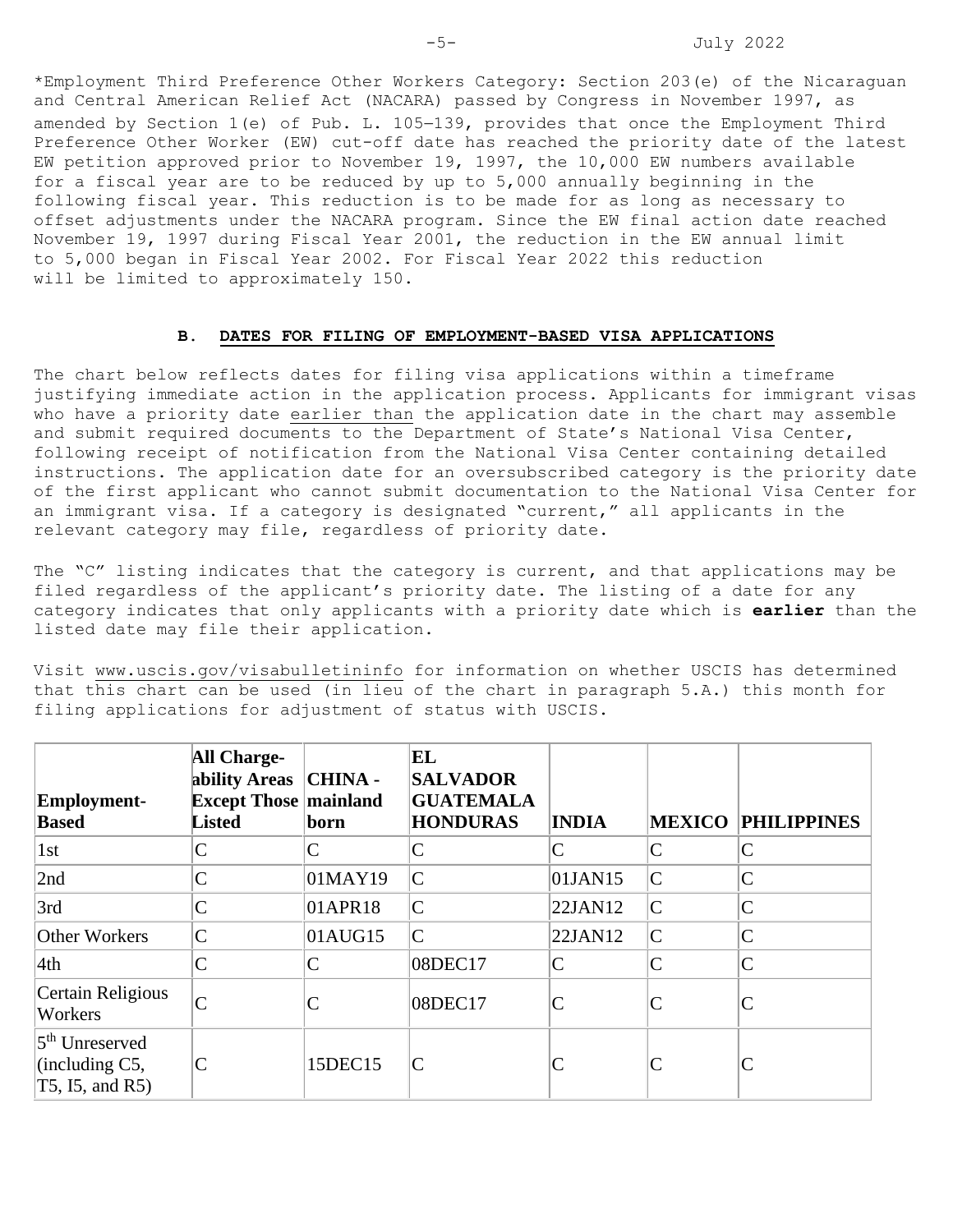(Chart B. DATES FOR FILING OF EMPLOYMENT-BASED VISA APPLICATIONS continued from previous page)

| <b>Employment-</b><br><b>Based</b>                              | <b>All Charge-</b><br>ability Areas   CHINA -<br><b>Except Those mainland</b><br><b>Listed</b> | born | EL<br><b>SALVADOR</b><br><b>GUATEMALA</b><br><b>HONDURAS</b> | <b>INDIA</b> | MEXICO       | <b>PHILIPPINES</b> |
|-----------------------------------------------------------------|------------------------------------------------------------------------------------------------|------|--------------------------------------------------------------|--------------|--------------|--------------------|
| $5th$ Set Aside:<br>$(Rural - 20\%)$                            | $\overline{C}$                                                                                 | Ċ    | C                                                            |              | C            | C                  |
| 5 <sup>th</sup> Set Aside:<br>(High<br>$Unemployment -$<br>10%) |                                                                                                |      | C                                                            |              | C            |                    |
| $5th$ Set Aside:<br>$Infrastructure -$<br>$2\%$ )               |                                                                                                |      | C                                                            |              | $\mathsf{C}$ | C                  |

### B. DIVERSITY IMMIGRANT (DV) CATEGORY FOR THE MONTH OF JULY

Section 203(c) of the INA provides up to 55,000 immigrant visas each fiscal year to permit additional immigration opportunities for persons from countries with low admissions during the previous five years. The NACARA stipulates that beginning with DV-99, and for as long as necessary, up to 5,000 of the 55,000 annually allocated diversity visas will be made available for use under the NACARA program. This will result in reduction of the DV-2022 annual limit to approximately 54,850. DV visas are divided among six geographic regions. No one country can receive more than seven percent of the available diversity visas in any one year.

For July, immigrant numbers in the DV category are available to qualified DV-2022 applicants chargeable to all regions/eligible countries as follows. When an allocation cut-off number is shown, visas are available only for applicants with DV regional lottery rank numbers BELOW the specified allocation cut-off number:

| Region                              | All DV Chargeability<br>Areas Except Those<br>Listed Separately |         |       |        |  |
|-------------------------------------|-----------------------------------------------------------------|---------|-------|--------|--|
| AFRICA                              | Current                                                         | Except: | Egypt | 13,000 |  |
| ASIA                                | Current                                                         | Except: | Nepal | 6,300  |  |
| <b>EUROPE</b>                       | Current                                                         |         |       |        |  |
| NORTH AMERICA<br>(BAHAMAS)          | 10                                                              |         |       |        |  |
| OCEANIA                             | Current                                                         |         |       |        |  |
| SOUTH AMERICA,<br>and the CARIBBEAN | Current                                                         |         |       |        |  |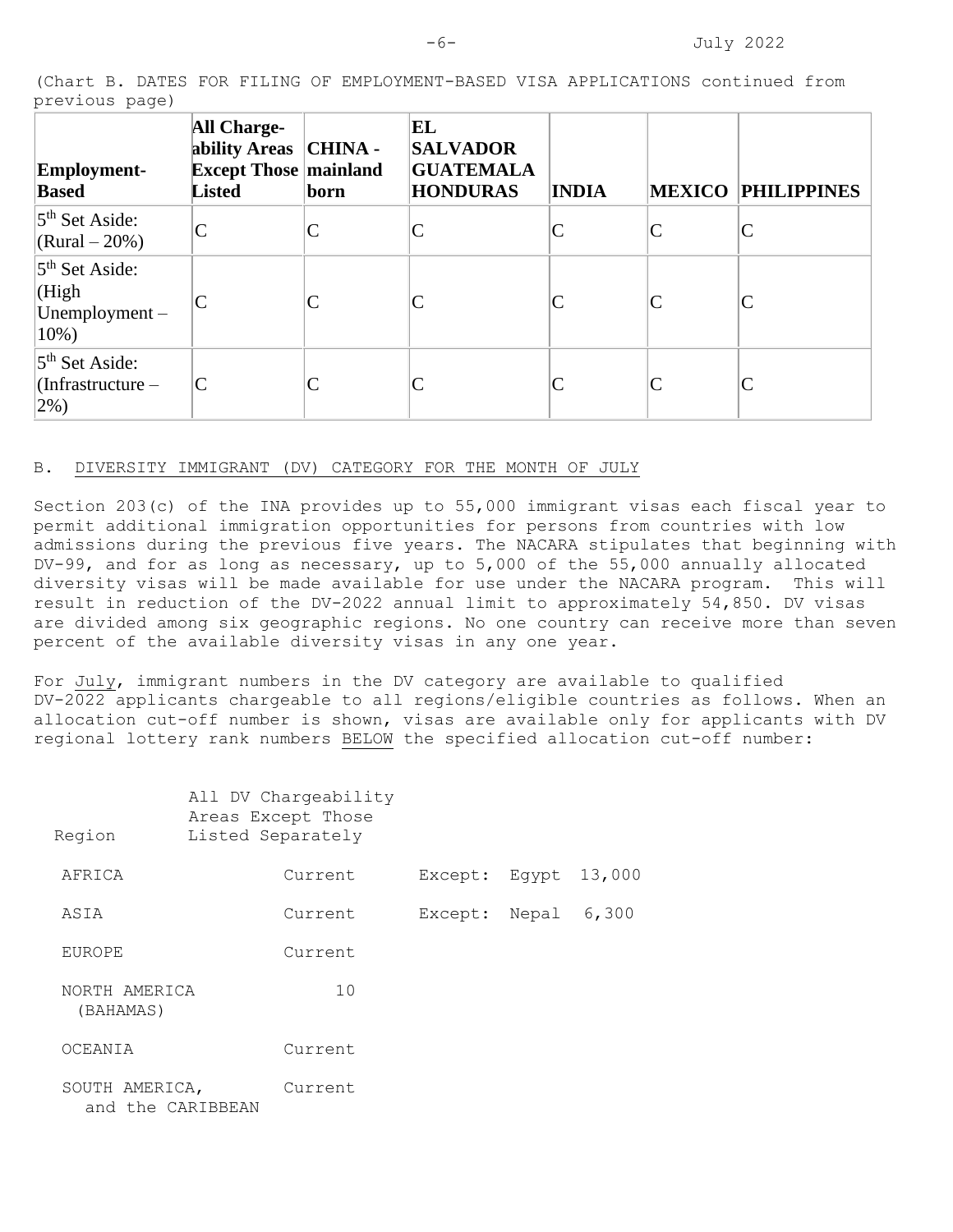Entitlement to immigrant status in the DV category lasts only through the end of the fiscal (visa) year for which the applicant is selected in the lottery. The year of entitlement for all applicants registered for the DV-2022 program ends as of September 30, 2022. DV visas may not be issued to DV-2022 applicants after that date. Similarly, spouses and children accompanying or following to join DV-2022 principals are only entitled to derivative DV status until September 30, 2022. DV visa availability through the very end of FY-2022 cannot be taken for granted. Numbers could be exhausted prior to September 30.

# C. THE DIVERSITY (DV) IMMIGRANT CATEGORY RANK CUT-OFFS WHICH WILL APPLY IN AUGUST

For August, immigrant numbers in the DV category are available to qualified DV-2022 applicants chargeable to all regions/eligible countries as follows. When an allocation cut-off number is shown, visas are available only for applicants with DV regional lottery rank numbers BELOW the specified allocation cut-off number:

| Region                              | All DV Chargeability<br>Areas Except Those<br>Listed Separately |  |
|-------------------------------------|-----------------------------------------------------------------|--|
| AFRICA                              | Current                                                         |  |
| ASIA                                | Current                                                         |  |
| <b>EUROPE</b>                       | Current                                                         |  |
| NORTH AMERICA<br>(BAHAMAS)          | Current                                                         |  |
| OCEANIA                             | Current                                                         |  |
| SOUTH AMERICA,<br>and the CARIBBEAN | Current                                                         |  |